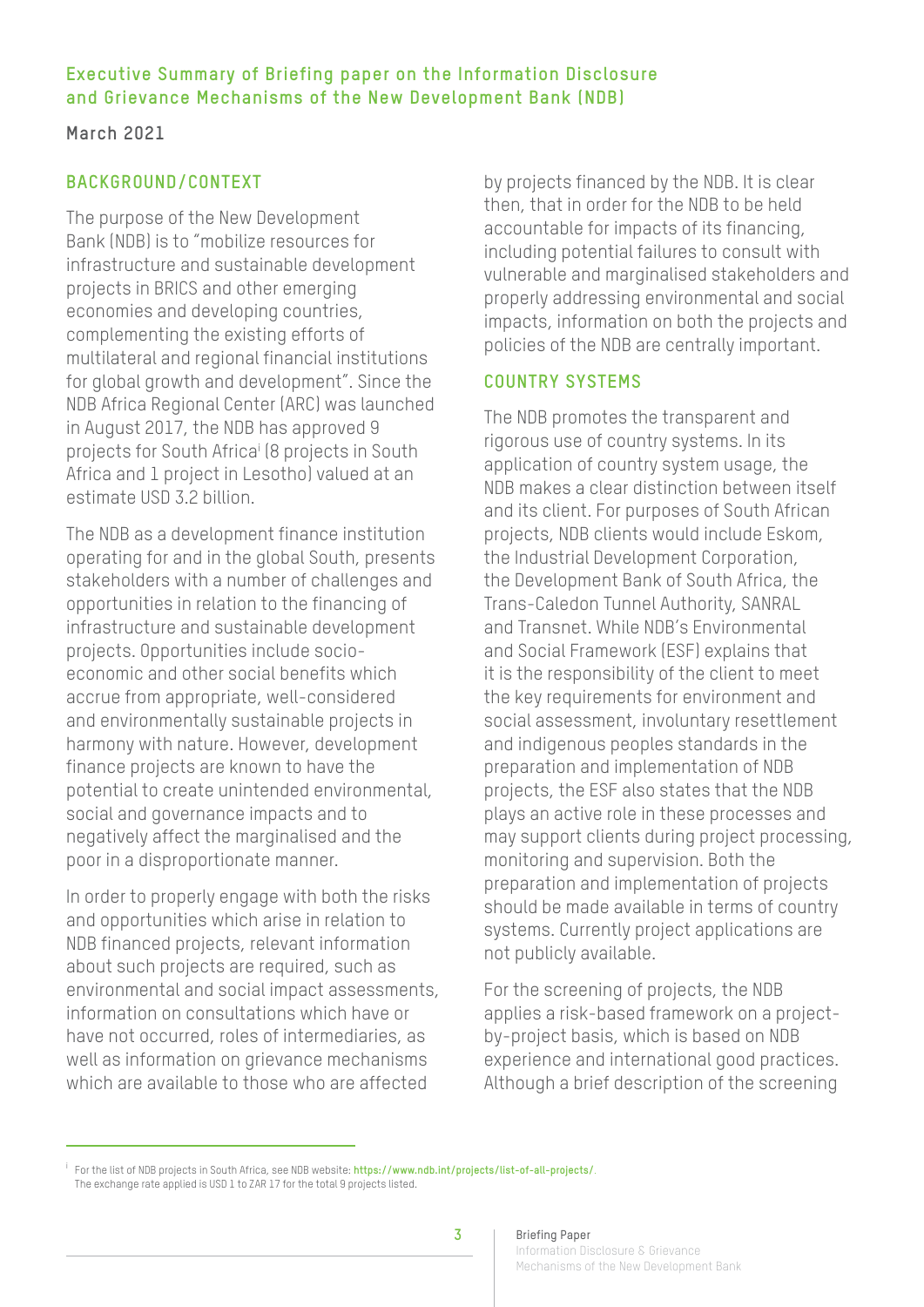

**Durban Container Terminal** Photo by Chris Bloom

process guidelines is set out in the ESF, the detailed risk assessment process, screening process deliberations, classification decision and reasons for the classification decision are not publicly available. Such information is critical to review in order to understand decision making considerations and criteria in more detail.

Once categorised, the client is responsible for assessments, consultations, plans, implementation of plans, grievance redressal, dispute resolution, and disclosure and monitoring. The classification of a project and the decisions for such classification is an important step in the project lifecycle. The following example demonstrates how information related to the detailed risk assessment is critical for the success of a project, including appropriate management plans to address environmental and social impacts.

#### **The Case of the Durban Container Terminal Berth Reconstruction Project**

In relation to Transnet's project application concerning the Durban port, the NDB categorized the project as "A" in accordance with the NDB Environment and Social Framework.<sup>1</sup> The NDB Environment and Social Framework indicates that "a proposed project is classified as Category A *if it is likely to have significant adverse environmental and social impacts that are irreversible, diverse, or unprecedented. These impacts may affect an area larger than the sites or facilities subjected to physical works*."2 For any environmental and social impacts identified, the NDB requires the client to develop management plans as appropriate (e.g. environmental and social management plan, resettlement action plan, indigenous peoples plan, or equivalent) to avoid, minimize or otherwise compensate the adverse impacts. These plans are not publicly available.